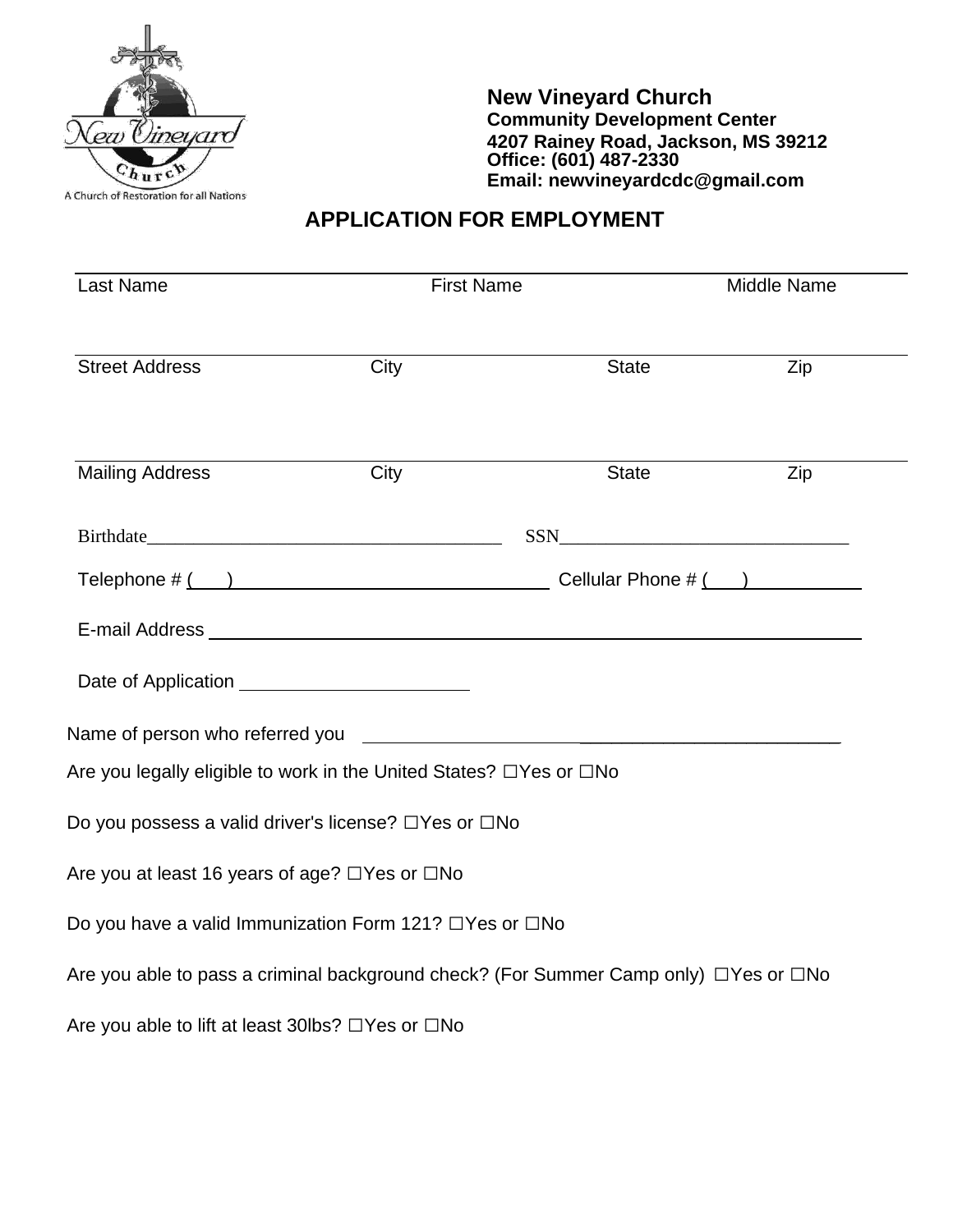## **EMPLOYMENT DESIRED**

## **Position Desired:**

| <b>Director</b>                 | □Cook/Assistant Cook        |
|---------------------------------|-----------------------------|
| $\Box$ Asst. Director           | □Record Keeper/Receptionist |
| □Physical Education Coordinator | $\Box$ Floater              |
| Teacher                         | $\Box$ Assistant Teacher    |
| $\Box$ Custodian                | Secretary<br>$\Box$         |
| コVan Driver                     | $\Box$ other                |

## **Which age group do you prefer to work with?**

|--|--|--|--|--|--|--|

#### **EMPLOYMENT RECORD**

List all previous employers, starting with your most recent employer. Attach additional pages if necessary. Include selfemployment, summer and part-time jobs. You may also include any verifiable volunteer work. Please be as accurate as possible since we contact past employers for reference purposes. You may include your resume with this application; however, please also complete this Employment Record section.

| Company                           | Supervisor's Name                  | Dates Employed                |
|-----------------------------------|------------------------------------|-------------------------------|
| Name:                             |                                    | From:                         |
| Address:                          | Phone #                            | To:                           |
|                                   |                                    |                               |
| Job Position(s)                   | <b>Final Pay</b>                   | Duties & Job Responsibilities |
|                                   |                                    |                               |
| What did you like most about your | What did you like least about your | Reason for Leaving?           |
| position?                         | position?                          |                               |
|                                   |                                    |                               |
| Company                           | <b>Supervisor's Name</b>           | Dates Employed                |
| Name:                             |                                    | From:                         |
| Address:                          | Phone #                            | To:                           |
|                                   |                                    |                               |
| Job Position(s)                   | <b>Final Pay</b>                   | Duties & Job Responsibilities |
|                                   |                                    |                               |
| What did you like most about your | What did you like least about your | Reason for Leaving?           |
| position?                         | position?                          |                               |
|                                   |                                    |                               |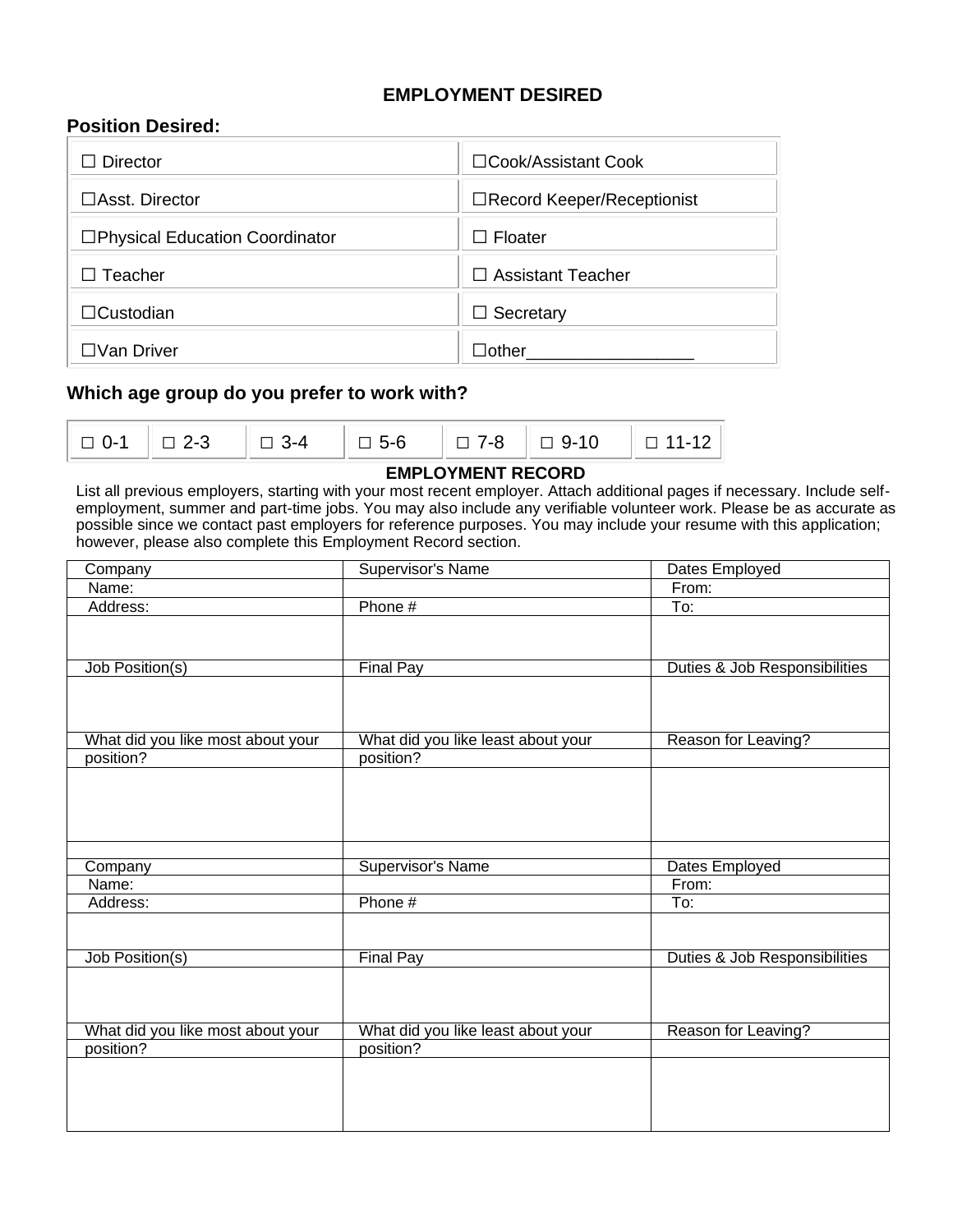| Company                           | Supervisor's Name                  | Dates Employed                |
|-----------------------------------|------------------------------------|-------------------------------|
| Name:                             |                                    | From:                         |
| Address:                          | Phone #                            | To:                           |
|                                   |                                    |                               |
|                                   |                                    |                               |
| Job Position(s)                   | <b>Final Pay</b>                   | Duties & Job Responsibilities |
|                                   |                                    |                               |
|                                   |                                    |                               |
|                                   |                                    |                               |
| What did you like most about your | What did you like least about your | Reason for Leaving?           |
| position?                         | position?                          |                               |
|                                   |                                    |                               |
|                                   |                                    |                               |
|                                   |                                    |                               |
|                                   |                                    |                               |

If currently employed, why do you desire to change your position?

Are you employed now? □Yes or □No May we contact your current employer?  $\Box$  Yes or  $\Box$  No If no, please explain why?

Is there any other job-related information you want us to know about you?<br>
<u>Interactive any other job-related information</u> you want us to know about you?

## **AREAS OF EXPERTISE & INTEREST**

**EDUCATION**

|                 |                    |                   | <b>Major Course/</b> | <b>Circle Last Year</b>                                     | <b>Degree</b> |
|-----------------|--------------------|-------------------|----------------------|-------------------------------------------------------------|---------------|
|                 | <b>School Name</b> | <b>City/State</b> | <b>Subject</b>       | <b>Completed</b>                                            |               |
| High<br>School/ |                    |                   |                      |                                                             |               |
| Prep            |                    |                   |                      | 9 10 11 12                                                  |               |
|                 |                    |                   |                      |                                                             |               |
| College         |                    |                   |                      | $\overline{3}$<br>$\overline{2}$<br>$\overline{\mathbf{4}}$ |               |
|                 |                    |                   |                      |                                                             |               |
| Graduate        |                    |                   |                      |                                                             |               |
| Work            |                    |                   |                      | $\mathbf{3}$<br>$\overline{2}$<br>4                         |               |
|                 |                    |                   |                      |                                                             |               |
| Other           |                    |                   |                      | $\mathfrak{S}$<br>$\overline{2}$<br>4                       |               |
|                 |                    |                   |                      |                                                             |               |